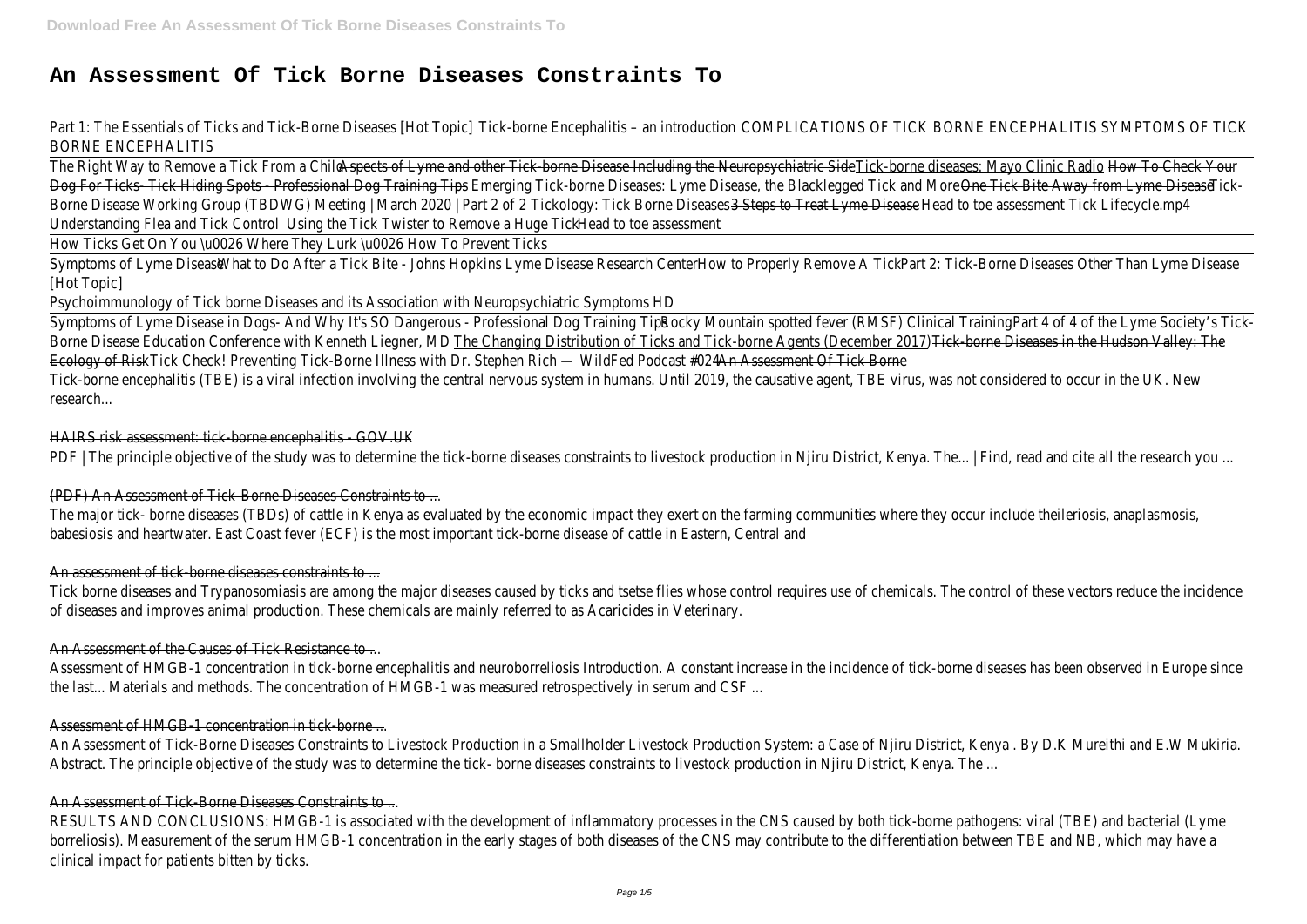### Assessment of HMGB-1 concentration in tick-borne ...

In recent years, there has been increasing evidence of the emergence of tick-borne bacterial pathogens across Europe. This risk assessment was undertaken to determine the risk these pathogens.

# HAIRS risk assessment: emerging tick-borne bacteria in the ...

Lyme disease is the most common tick-borne disease in the United States and Europe. It is a spirochetal infection caused by Borrelia species (Borrelia burgdorferi in the United States, and primarily Borrelia afzelii and Borrelia garinii in Europe and Asia) and is transmitted by the bite of infected Ixodes ricinus complex ticks.

Public Health England (PHE) can confirm the diagnosis of a case of babesiosis and a probable case of tick-borne encephalitis (TBE) in England. This is the first record of a UK-acquired case o ...

# Evaluation of a tick bite for possible Lyme disease - UpToDate

RESULTS: Tick-borne encephalitis infections proved to be more clustered than those of LB which was widespread; however, the most prominent clusters of both diseases largely correspond t each other. The estimated LB risk correlated well with tangible disease challenge as assessed from the tick abundance and Borrelia infection rates at 15 selected localities surveyed annually.

# Rare tick-borne infections diagnosed in England - GOV.UK

This study investigated ticks and tick-borne microorganisms of small ruminants from five districts of the Federally Administered Tribal Area (FATA) of Pakistan. Morphological ( n = 104) and molecular ( n = 54) characterization of the ticks revealed the presence of six ixodid ticks: Rh …

# An Assessment of the Molecular Diversity of Ticks and Tick ...

Tick-borne encephalitis (TBE) is a viral infection involving the central nervous system in humans, and also (though rarely) in some animals. Until 2019, the causative agent, TBE virus, was not...

Qualitative assessment of the risk that newly emerging tick-borne bacteria present to the UK population. Summary of risk assessment for newly emerging tick-borne pathogens in the U population...

# Human Animal Infections and Risk Surveillance (HAIRS) group

Lyme borreliosis and other tick-borne infections are clinical diagnoses. Although no test can rule out the possibility of infection, 2,25,26 common laboratory testing may include Lyme IgGWestern blot from a reliable laboratory, brain SPECT, and cognitive testing.

The inclusion criteria were (i) fever or another symptom presumed to be related to a tick bite occurring within a maximum of 4 weeks before the beginning of symptoms; (ii) patients exposed to tick bites with fever and at least one haematological abnormality or abnormal liver function tests; and (iii) patients with at least one haematological abnormality or abnormal liver function tests occurring maximum 4 weeks after a proven tick bite.

# Objective assessment of risk maps of tick-borne ...

Tick-borne encephalitis (TBE) is a viral infection spread to humans by the bite of a type of parasite known as a tick. A tick looks like a small black or dark brown spider. Initial symptoms of TB are similar to flu and include: fever (temperature of 38C (100.4F) or above)

#### Tick-borne encephalitis - Your.MD-

# Human Animal Infections and Risk Surveillance (HAIRS) group

# Lyme Disease, Comorbid Tick-Borne Diseases, and ...

# Assessment of Borrelia miyamotoi in febrile patients and ...

Tick-borne encephalitis vaccination is advised for people travelling to, or going to reside in endemic areas. Vaccination is particularly important for people: Travelling to warm, forested parts of the endemic areas, particularly during the spring and summer. Hiking, camping, hunting, or carrying out fieldwork.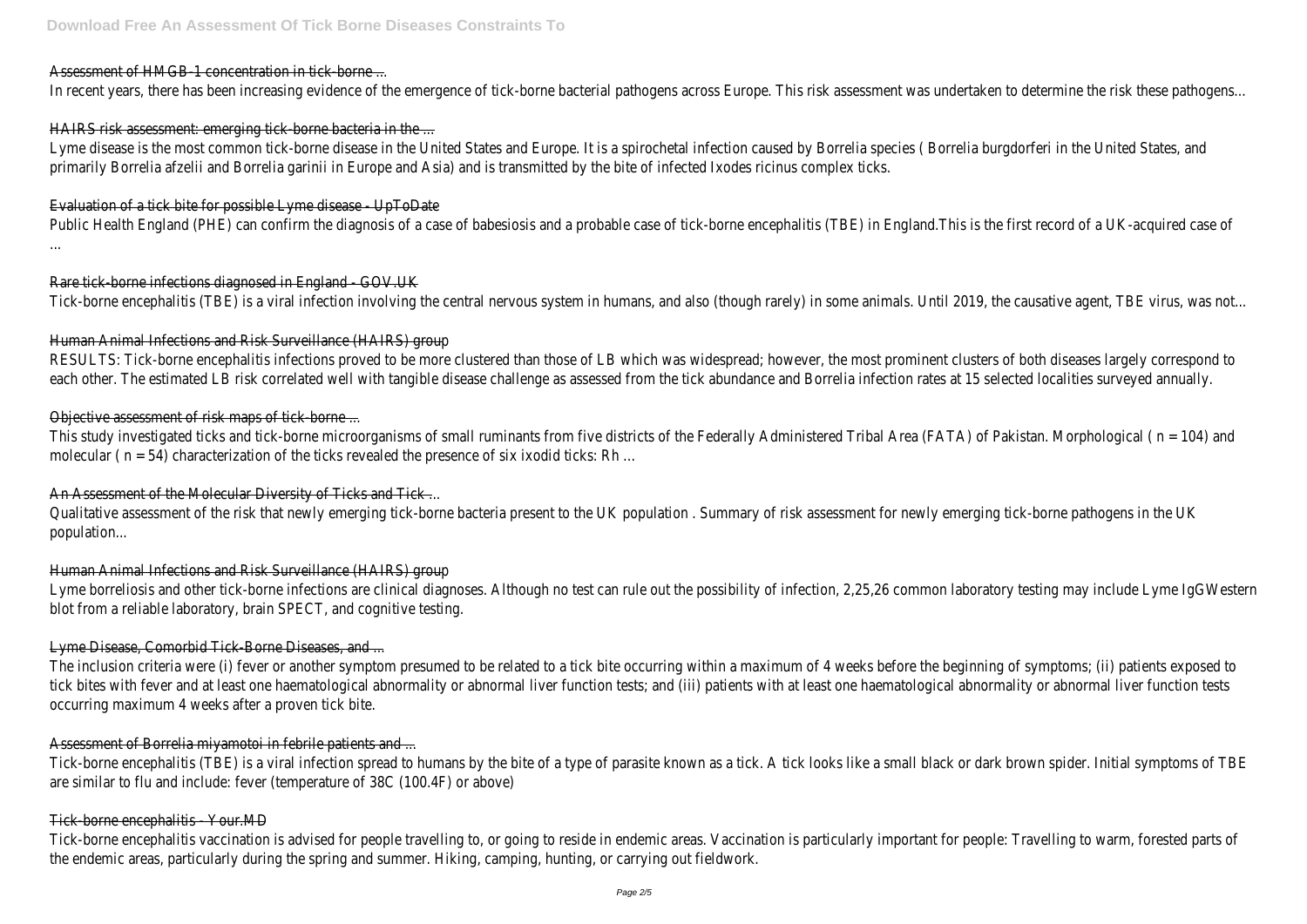Scenario: Tick-borne encephalitis | Management ...

Abstract Tick-borne encephalitis virus (TBEV) belonging to Flavivirus genus causes severe infection in humans. The search for therapeutically relevant compounds targeting TBEV requires the exploration of novel chemotypes.

Part 1: The Essentials of Ticks and Tick-Borne Diseases [Hot Topic] Tick-borne Encephalitis – an introduction COMPLICATIONS OF TICK BORNE ENCEPHALITIS SYMPTOMS OF TIC BORNE ENCEPHALITIS

The Right Way to Remove a Tick From a Child Aspects of Lyme and other Tick-borne Disease Including the Neuropsychiatric Side Tick-borne diseases: Mayo Clinic Radio How To Check Your-Dog For Ticks- Tick Hiding Spots - Professional Dog Training Tips - Emerging Tick-borne Diseases: Lyme Disease, the Blacklegged Tick and More One Tick Bite Away from Lyme Disease Tick-Borne Disease Working Group (TBDWG) Meeting | March 2020 | Part 2 of 2 Tickology: Tick Borne Diseases 3 Steps to Treat Lyme DiseaseHead to toe assessmentTick Lifecycle.mp4 Understanding Flea and Tick Control Using the Tick Twister to Remove a Huge Tick Head to toe assessment

Symptoms of Lyme Disease in Dogs- And Why It's SO Dangerous - Professional Dog Training Tips Rocky Mountain spotted fever (RMSF) Clinical Training Part 4 of 4 of the Lyme Society's Tick-Borne Disease Education Conference with Kenneth Liegner, MD The Changing Distribution of Ticks and Tick-borne Agents (December 2017) Tick-borne Diseases in the Hudson Valley: The Ecology of Risk Tick Check! Preventing Tick-Borne Illness with Dr. Stephen Rich — WildFed Podcast #024 An Assessment Of Tick Borne Tick-borne encephalitis (TBE) is a viral infection involving the central nervous system in humans. Until 2019, the causative agent, TBE virus, was not considered to occur in the UK. New research...

How Ticks Get On You \u0026 Where They Lurk \u0026 How To Prevent Ticks

Symptoms of Lyme DiseaseWhat to Do After a Tick Bite - Johns Hopkins Lyme Disease Research Center How to Properly Remove A Tick Part 2: Tick-Borne Diseases Other Than Lyme Disease [Hot Topic]

The major tick- borne diseases (TBDs) of cattle in Kenya as evaluated by the economic impact they exert on the farming communities where they occur include theileriosis, anaplasmosis, babesiosis and heartwater. East Coast fever (ECF) is the most important tick-borne disease of cattle in Eastern, Central an

Psychoimmunology of Tick borne Diseases and its Association with Neuropsychiatric Symptoms HD

Assessment of HMGB-1 concentration in tick-borne encephalitis and neuroborreliosis Introduction. A constant increase in the incidence of tick-borne diseases has been observed in Europe since the last... Materials and methods. The concentration of HMGB-1 was measured retrospectively in serum and CSF ...

#### HAIRS risk assessment: tick-borne encephalitis - GOV.UK

PDF | The principle objective of the study was to determine the tick-borne diseases constraints to livestock production in Njiru District, Kenya. The... | Find, read and cite all the research you

#### (PDF) An Assessment of Tick-Borne Diseases Constraints to ...

#### An assessment of tick-borne diseases constraints to ...

Tick borne diseases and Trypanosomiasis are among the major diseases caused by ticks and tsetse flies whose control requires use of chemicals. The control of these vectors reduce the incidence of diseases and improves animal production. These chemicals are mainly referred to as Acaricides in Veterinary.

#### An Assessment of the Causes of Tick Resistance to ...

#### Assessment of HMGB-1 concentration in tick-borne ...

An Assessment of Tick-Borne Diseases Constraints to Livestock Production in a Smallholder Livestock Production System: a Case of Njiru District, Kenya . By D.K Mureithi and E.W Mukiria Abstract. The principle objective of the study was to determine the tick- borne diseases constraints to livestock production in Njiru District, Kenya. The .

#### An Assessment of Tick-Borne Diseases Constraints to ...

RESULTS AND CONCLUSIONS: HMGB-1 is associated with the development of inflammatory processes in the CNS caused by both tick-borne pathogens: viral (TBE) and bacterial (Lyme Page 3/5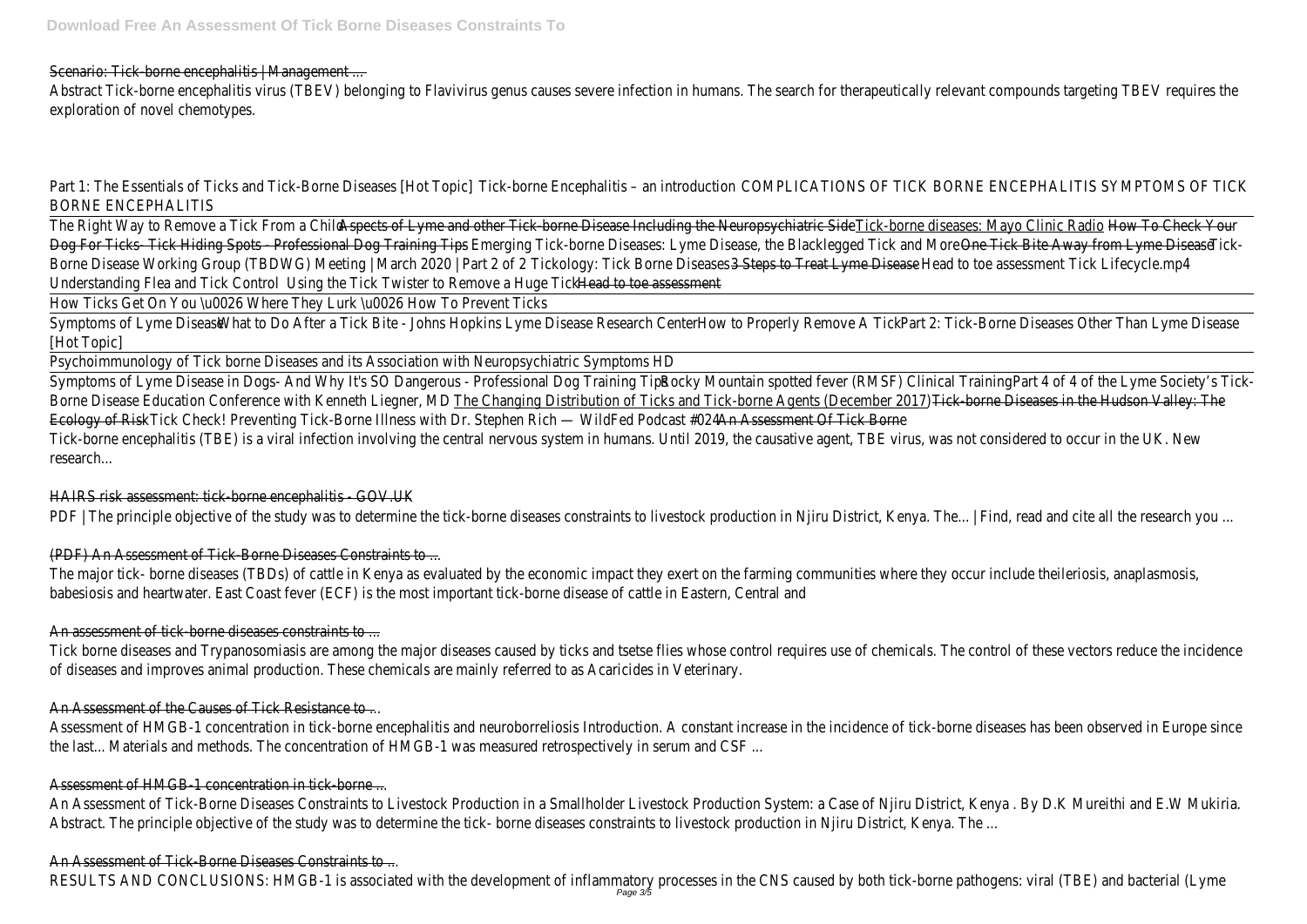borreliosis). Measurement of the serum HMGB-1 concentration in the early stages of both diseases of the CNS may contribute to the differentiation between TBE and NB, which may have clinical impact for patients bitten by ticks.

#### Assessment of HMGB-1 concentration in tick-borne ...

In recent years, there has been increasing evidence of the emergence of tick-borne bacterial pathogens across Europe. This risk assessment was undertaken to determine the risk these pathogens.

Lyme disease is the most common tick-borne disease in the United States and Europe. It is a spirochetal infection caused by Borrelia species (Borrelia burgdorferi in the United States, and primarily Borrelia afzelii and Borrelia garinii in Europe and Asia) and is transmitted by the bite of infected Ixodes ricinus complex ticks.

#### HAIRS risk assessment: emerging tick-borne bacteria in the ...

Public Health England (PHE) can confirm the diagnosis of a case of babesiosis and a probable case of tick-borne encephalitis (TBE) in England. This is the first record of a UK-acquired case o ...

RESULTS: Tick-borne encephalitis infections proved to be more clustered than those of LB which was widespread; however, the most prominent clusters of both diseases largely correspond t each other. The estimated LB risk correlated well with tangible disease challenge as assessed from the tick abundance and Borrelia infection rates at 15 selected localities surveyed annually.

#### Evaluation of a tick bite for possible Lyme disease - UpToDate

This study investigated ticks and tick-borne microorganisms of small ruminants from five districts of the Federally Administered Tribal Area (FATA) of Pakistan. Morphological ( n = 104) and molecular ( n = 54) characterization of the ticks revealed the presence of six ixodid ticks: Rh …

#### An Assessment of the Molecular Diversity of Ticks and Tick ...

#### Rare tick-borne infections diagnosed in England - GOV.UK

Qualitative assessment of the risk that newly emerging tick-borne bacteria present to the UK population. Summary of risk assessment for newly emerging tick-borne pathogens in the U population...

Tick-borne encephalitis (TBE) is a viral infection involving the central nervous system in humans, and also (though rarely) in some animals. Until 2019, the causative agent, TBE virus, was not...

Lyme borreliosis and other tick-borne infections are clinical diagnoses. Although no test can rule out the possibility of infection, 2,25,26 common laboratory testing may include Lyme IgGWestern blot from a reliable laboratory, brain SPECT, and cognitive testing.

#### Human Animal Infections and Risk Surveillance (HAIRS) group

The inclusion criteria were (i) fever or another symptom presumed to be related to a tick bite occurring within a maximum of 4 weeks before the beginning of symptoms; (ii) patients exposed t tick bites with fever and at least one haematological abnormality or abnormal liver function tests; and (iii) patients with at least one haematological abnormality or abnormal liver function tests occurring maximum 4 weeks after a proven tick bite.

Tick-borne encephalitis (TBE) is a viral infection spread to humans by the bite of a type of parasite known as a tick. A tick looks like a small black or dark brown spider. Initial symptoms of TB are similar to flu and include: fever (temperature of 38C (100.4F) or above)

#### Objective assessment of risk maps of tick-borne ...

#### Human Animal Infections and Risk Surveillance (HAIRS) group

#### Lyme Disease, Comorbid Tick-Borne Diseases, and ...

#### Assessment of Borrelia miyamotoi in febrile patients and ...

#### Tick-borne encephalitis - Your.MD